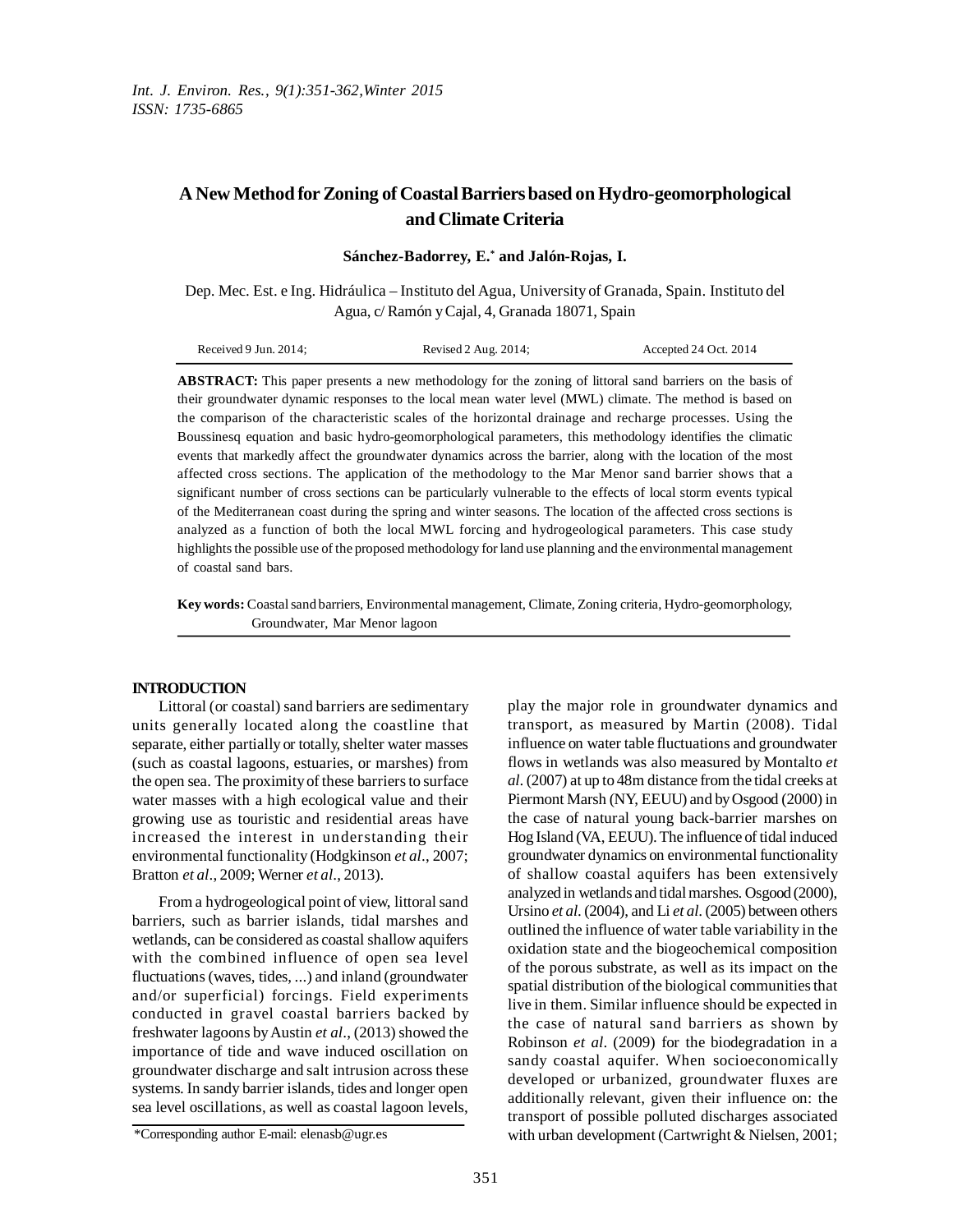Cartwright *et al*., 2004), the salinization of wells (Andersen *et al*, 2007) and the evolution of freshwater lens(Werner *et al*., 2013).

In natural conditions, the dynamics of the water table and the groundwater fluxes in shallow coastal aquifers responds mainly to the processes of horizontal drainage, filtration, and evapotranspiration forced by: (1) water level variabilityin open boundaries in contact with open sea and sheltered water masses (MWL forcing), and (2) by precipitation events and flooding of surfaces in contact with the atmosphere (atmospheric forcing). In shallowcoastal aquifers, the dynamic of the water table has been traditionally modelled with approximations based on the Boussinesq equation (Barry *et al*., 1996; Li *et al*., 2000a, 2000b, 2002; Li &Jiao, 2003, Jeng *et al*., 2005 and Montalto *et al*., 2007) or the Richards equation (see for example Hemond & Fifield, 1982; Reeves *et al*., 2000; Ursino *et al*., 2004; Wilson & Gardner, 2005; Li *et al*., 2005). Regardless of the approximation used, existing studies provide evidence of the importance of the MWL forcing. Tide-induced MWL variations can induce water table changes and groundwater fluxes in a significant extension of shallow coastal aquifers (Cartwright & Nielsen, 2001; Montalto *et al*., 2007; Slooten *et al.*, 2010; Werner *et al.*, 2013). In the case of the littoral sand barriers, which the transversal dimension (cross-shore) is significantly shorter than the longitudinal dimension (alongshore), such MWL forcings are therefore of particular importance in terms of their impact on the environmental functionalityand land use.

This paper proposes a new methodology to a) identify these MWL forcings, and b) identify the transversal sections along the littoral barrier that are potentially most affected by groundwater dynamics induced by them. The proposed methodology introduces new hydro-geomorphological and climatic criteria in the environmental planning and land use in littoral barriers.

This methodology is based on the analysis of both temporal and spatial scales of the horizontal drainage process and recharge process across the sand barrier. It also takes into account the local hydrogeomorphological characteristics(width, specific yield and saturated hydraulic conductivity). For this, we use the analytic solutions of the Boussinesq equation in a homogeneous cross section with simplified geometry and with boundary conditions that are representative of the MWL forcing. The analytic solutions of the Boussinesq equation agree with water table observations in homogeneous coastal shallow aquifers in the absence of significant vertical fluxes. This comparison has been demonstrated by Harvey *et al*. (1987) in the wetlands in Chesapeake bay, and by Montalto *et al*. (2007) along a cross section perpendicular to a tidal channel in Piermont Marsh in Hudson river in the NY/NJ estuary. Numerical solutions to the Boussinesq equation have also been successfully compared with the water level measurements along a transect (i.e. section) on the sand barrier of Cape Cod (USA) in response to multiple scale MWL forcing by Martin (2008).

The proposed methodology has been applied to *La Manga del Mar Menor*. Thissand barrier is one of the longest in the Mediterranean sea (23 km) and is of particular interest given its proximity to the Mar Menor lagoon and its intense urban development since the 1970s. In this case study, we identify the cross sections potentially affected in a significant extension of their width by groundwater fluxes as a function of the characteristic time scales of the local MWL climate.

In this paper we describe the foundations of the proposed methodology and the steps necessary for its application to the zoning of littoral barriers. The main data and findings obtained in the Mar Menor littoral barrier are discussed in the results section. The results obtained illustrate the usefulness of this methodology to zone the littoral barriers according to hydro-geomorphological criteria and the variability of the mean level of the local sea.

## **MATERIALS&METHODS**

In this section, the theoretical basis of the methodology is presented. This is based on a comparison of the characteristic temporal and spatial scales of the water table dynamics across sand barriers and those of the local mean water level (MWL) climate. Water table dynamics across a section of the coastal barrier is described here by the linearized onedimensional Boussinesq equation. Factors such as radial flows in the proximity of the transect boundaries, density flow effects, vertical flows and coastal heterogeneities are not taken into account. Rather, we assume a simplified cross-section geometry (Fig. 1), where *H* represents the saturated aquifer thickness, and *W* the cross section width defined with respect to the open sea still water level. The cross section substrate was assumed to be homogenous with an isotropic soil matrix of constant specific yield, *S*<sub>*y*</sub> [adim.], hydraulic conductivity, *K* [m/day] and aquifer transmissivity, *T=KH*[m<sup>2</sup> /day]. The section is assumed as being bound by an impermeable and horizontal soil strata at *Z=-H*. The cross-shore direction was denoted by *x*. It was defined positive landwards, with  $x=0$  at the open sea boundary of the section.

According to previous assumptions, the dynamics of the instantaneous water table (*h*) across the barrier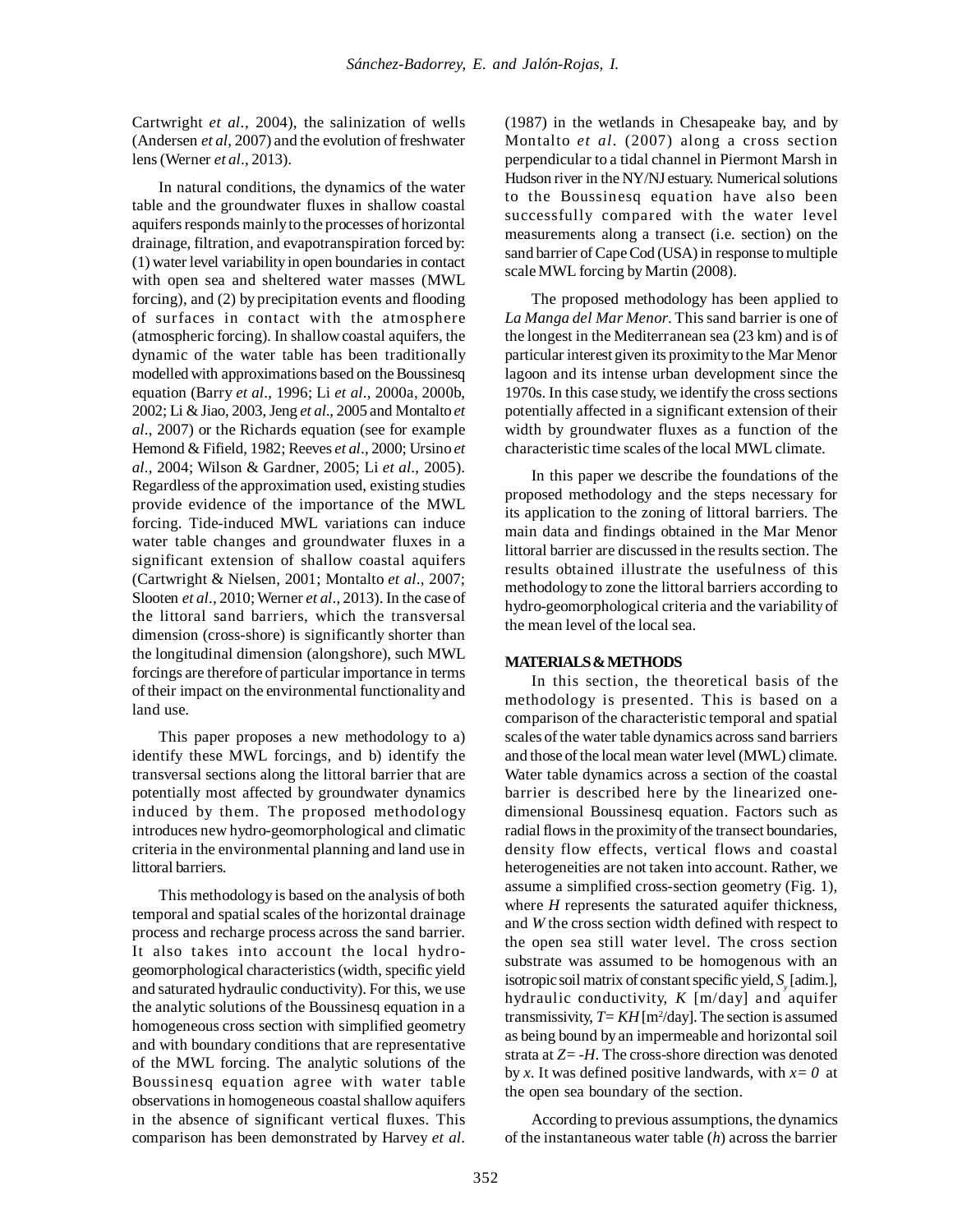

**Fig. 1. Scheme of a barrier cross-section geometry indicating the aquifer arrangement, principal hydrogeomorphological properties, and water leveslsinthe problem coordinate system.**



Fig. 2.  $\lambda_i$  /  $W_s$  ratio as function of the MWL forcing time scale (  $\tau_i$  ) and the cross-section half width,  $W_s$  = W / 2 : (a)  $\rm S_y/T$  = 2.1 x 10<sup>.3</sup> m²/day, (b)  $\rm S_y/T$  = 5.25x10<sup>4</sup> m²/day; and (c)  $\rm S_y/T$  = 2.6x10<sup>4</sup> m²/day. MWL: Mean Water Level

section is the sum of two competitive mechanisms: the  $\qquad \circ$ lateral groundwater discharge, also known as the  $\sum a_i \cos \left( \frac{2h}{\tau} t - \frac{\lambda}{\lambda} + \alpha_i \right)$  exp horizontal drainage hereafter denoted as  $h_{HD}$ , and the  $\qquad i=1$ lateral groundwater recharge ( $h_{_{\it WL}}$ ) from open sea and the lagoon. That is,  $h(x,t) = h_{HD}(x,t) + h_{WL}(x,t)$ , where *t* denotes time. The lateral recharge is forced by changes in the mean water level at the cross section boundaries in contact with the open sea  $(x = 0)$  and the lagoon  $(x = w)$ . The water flux across the sand barrier section can be calculated using Darcy's law,

$$
q_{x}=-K\frac{\partial h}{\partial x}.
$$

 $\mathbb{R}^2$ 

Following Montalto *et al*. (2007), the contribution of *hWL* induced by multiple scale MWL forcing can be written as

$$
h_{\text{WL}}(x,t) = \sum_{i=1}^{\infty} h_{\text{WL},i} = (1)
$$

s: the  
d the 
$$
\sum_{i=1}^{\infty} a_i \cos \left( \frac{2\pi}{\tau_i} t - \frac{x}{\lambda_i} + \alpha_i \right) \exp \left( -\frac{x}{\lambda_i} \right)
$$

For this, the time-dependent boundary condition at  $x = 0$  was written as a Fourier expansion of the multiple scale fluctuations in the local MWL. Further, a zero flux boundary condition at the transect midpoint was imposed.  $a_i$ ,  $\tau_i$  and  $\phi_i$  in Eq. [1] represent, respectively, the amplitude  $[m]$ , period  $[s]$  and phase angles  $[rad.]$  of each Fourier component of the MWL forcing. Each  $h_{w_{L,i}}$  contribution shows a characteristic time scale,  $\tau_i$ . This characteristic time scale is equal to that of the corresponding Fourier component of the MWL forcing. In space  $h_{WL,i}$ , shows an exponential decay with a characteristic length scale,  $\lambda_i$ , which represents the attenuation length for head fluctuations

$$
\lambda_i = \left(\frac{\tau_i}{\pi} \frac{T}{S_y}\right)^{1/2} \tag{2}
$$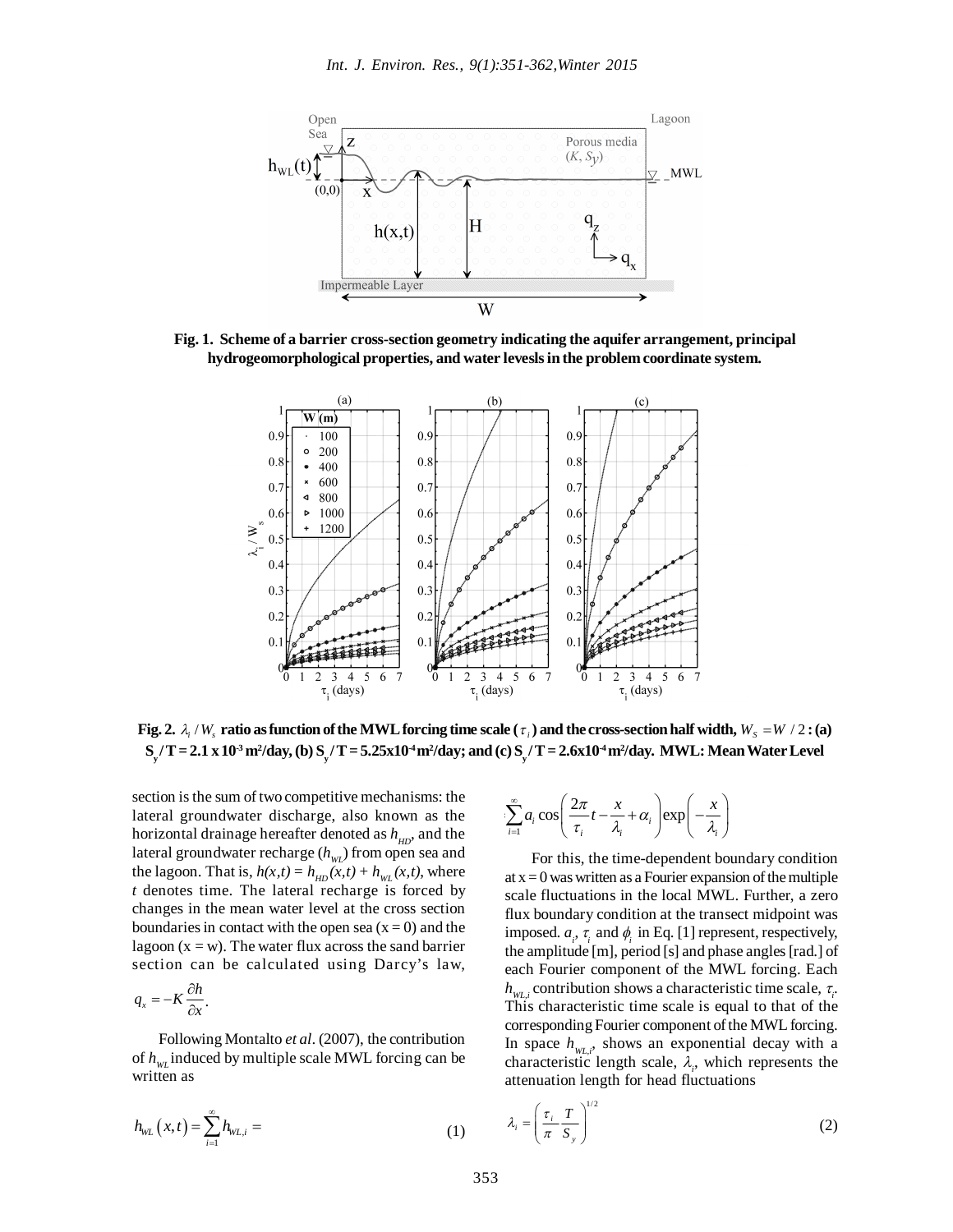It depends on  $\tau_i$  and the ratio  $T/S_{y}$ , which is usually defined as the hydraulic diffusivity of the aquifer,  $D_h =$ *T / S<sup>y</sup>* . Consistent with Slooted *et al*. (2010), the hydraulic diffusivity (either expressed as function of the *T* and  $S<sub>y</sub>$  ratio, or as function of the hydraulic conductivity and the storage coefficient ratio) is the only hydrogeological property that affects the dynamics of tide induced head fluctuations across the sand barrier.

In this scale analysis,  $\lambda_i$  and  $\tau_i$  are defined, respectively, as the characteristic spatial and time scales of the water table recharge process induced MWL forcings with characteristic scale  $\tau_i$ . Fig. 2 shows that MWL forcings with characteristic time scales  $\tau_i$  =  $O$  (2-3*days*), such as surges, can induce  $h_{w_l}$ contributions with characteristic spatial scales  $(\lambda_i)$  of the order of tens to hundreds of meters for the range of *Sy / T* values under consideration. Significantly, cross sections with half widths ( $W_s = W/2$ ) in many coastal barriers are of such order of magnitude. Moreover, tens to hundreds of meters from the open sea are typical cross-shore distances for urban development in many coastal barriers.

Next, the scale analysis of the horizontal drainage contribution is presented. The analytical solution of the horizontal drainage contribution to the water table dynamics can be written as (Montalto *et al*., 2007),

$$
h_{HD}\left(x,t\right) = \sum_{n=0}^{\infty} h_{HD,n} = \sum_{n=0}^{\infty} B_n\left(x\right) \exp\left(-\frac{t}{P_{HD,n}}\right) \tag{3}
$$

The characteristic time scale  $(P_{HD,n})$  of the *n* order contribution ( $h_{HD,n}$ ) to the horizontal drainage ( $h_{HD}$ ) is

$$
P_{HD,n} = \frac{W^2}{(2n+1)^2 \pi^2} \frac{S_y}{T}
$$
 (4)

*hHD,n* has an exponentially decaying behaviour in time which depends both on the morphological (*W*) and hydrogeological (*S<sup>y</sup> / T*) properties of the barrier cross section.  $B_n(x)$  denotes the amplitude of  $h_{HD,n}$ and depends on the initial conditions. As shown by Montalto *et al.* (2007),  $B_n(x)$  and  $P_{HD,n}$  decrease as *n* increases, so only leading terms in Eq. [3] contribute significantly to  $h_{HD}$ . Contributions with  $n \le 1$  (B<sub>0</sub> = 1.27) and  $B_1 = 0.47$ ) represent up to 70% of the maximum amplitude of the horizontal drainage process at  $t = 0$ (Montalto *et al*., 2007).

Taking this into account, the characteristic time scale of the overall horizontal drainage process (  $\overline{P}_{\!\scriptscriptstyle H D}$  ) is defined here as being equal to the time scale of the leading  $h_{HD,n}$  contribution (with  $n = 0$ ), i.e.  $P_{HD} = P_{HD,0}$ . Using Eq. [4],

$$
\overline{P}_{HD} = \frac{4}{\pi^2} \frac{S_y}{T} W_s^2 \tag{5}
$$

As shown in Fig. 3,  $\bar{P}_{HD}$  has a wide range of possible time scale values (from hours to weeks) depending on the cross section half width  $(W<sub>S</sub>)$  and  $S<sub>y</sub> / T$ . For



Fig. 3. Characteristic time scale,  $\,P_{H D,n}$  , of  $n$ -order contributions to the horizontal drainage (HD) process as a function of the cross section width W and the  $S_y/T$  value: (a)  $S_y/T = 2.1 \times 10^3 \text{ m}^2/\text{day}$ , (b)  $S_y/T = 5.25 \times 10^4 \text{ m}^2/\text{day}$ ; and (c)  $S_y/T$  = 2.6x10<sup>4</sup> m<sup>2</sup>/day. Characteristic time scale of the overall horizontal drainage process (*n=0*):  $\overline{P}_{HD}=P_{HD,n=0}$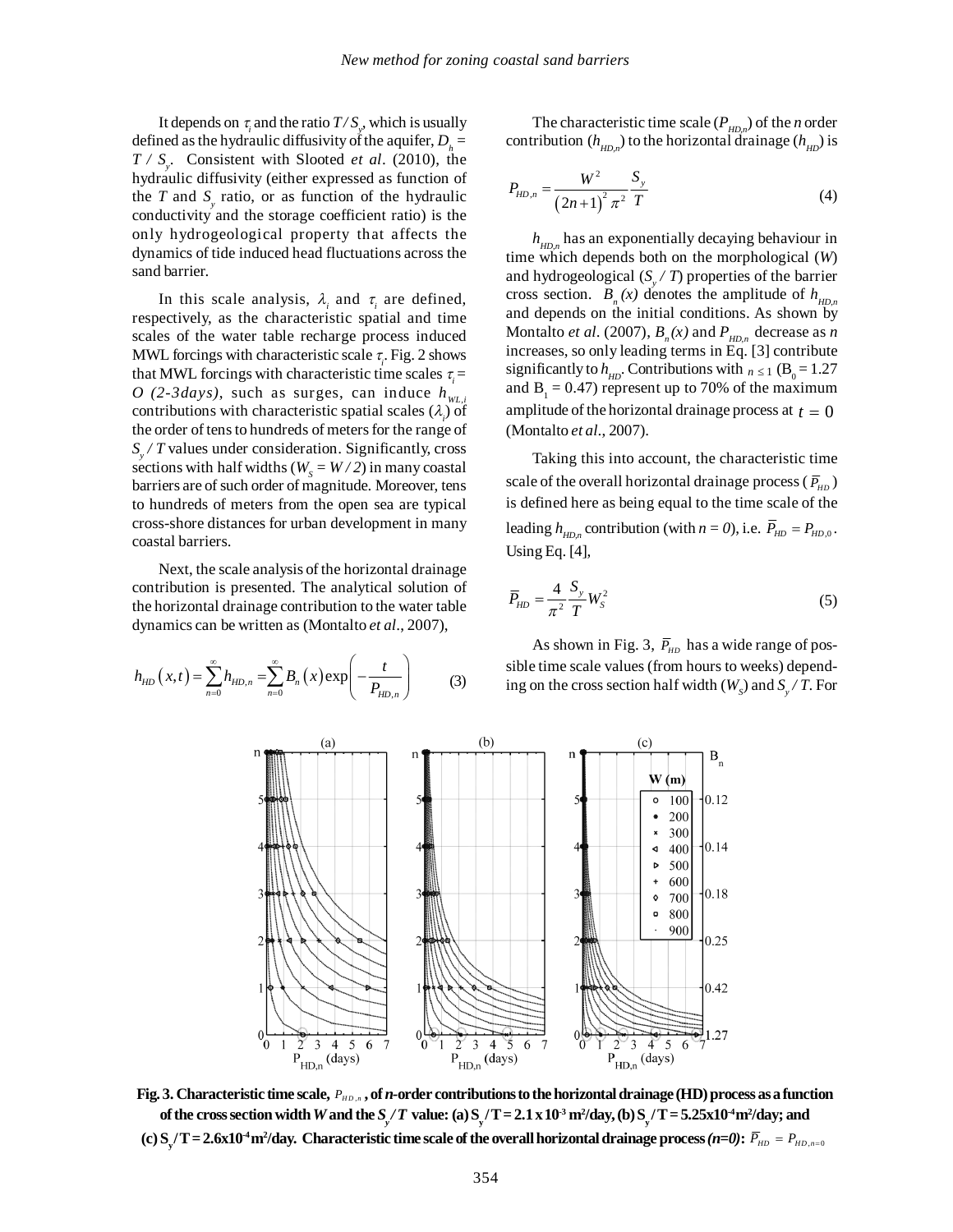

**Fig. 4. Relation of temporal and spatial characteristic scales of horizontal drainage and recharge process and zoning criteria** (**ZC**) **adopted in this paper** ( $\lambda_i / W_s \geq 0.36$ ).

example, cross sections with  $W_s \le 200$ *m* and  $S_y / T =$  $2.6x10<sup>4</sup>m<sup>2</sup>/day$  have horizontal drainage processes with an overall time scale of  $\overline{P}_{HD} \le 5 \, days$  . If  $S_y / T$  is larger, e.g.  $S_y / T = 5.25 \times 10^{-4} \text{ m}^2/\text{day}$ , only sections with  $W_s \le 150$ *m* have  $\overline{P}_{HD} \le 5 \, days$ .

The criteria to identify cross sections significantly affected by water table dynamics can be established on the basis of the scale analysis of the horizontal drainage and recharge processes. Here, a significantly affected cross section is defined as one for which  $\lambda_i \geq 0.36 W_s$ . It should be noted that  $\lambda_i \geq 0.36 W_s$  is consistent with the boundary conditions of the problem. Using Eq. [2] and [5], it can be found that,

$$
\frac{\overline{P}_{HD}}{\tau_i} = \frac{4}{\pi^3} \left( \frac{\lambda_i}{W_s} \right)^{-2} \tag{6}
$$

Using Eq.  $[6]$ , the criteria to identify cross sections significantly affected by water table dynamics can be rewritten as  $\overline{P}_{HD} \le \tau_i$ . That is, cross sections with a characteristic time scale of the horizontal drainage process ( $\overline{P}_{HD}$ ) smaller or equal to the characteristic time scale of the MWL forcing  $(\tau_i)$  experiences groundwater fluxes in an extension  $\lambda_i$ , almost 36% of its half width,  $\lambda_i \geq 0.36 W_s$  (Fig. 4). Based on these criteria, the methodology for the zoning of littoralsand barriers is established.

First, the littoral barrier is discretized alongshore ensuring the hydro-geomorphological homogeneity of each cross section. Each cross section ( *j* ) is characterized by its representative half width  $W^j_s$  and

 $(S_y/T)^j$  ratio, with  $j=1,...,J$  being *J* the total number of cross sections resulting from the discretization process. Then,  $\overline{P}_{HD}^{j}$  is calculated using Eq. [5]. Next, the MWL

forcing time scale,  $\tau$ <sub>i</sub>, for the zoning needs to be selected according to the local MWL climate and the specific objectives of the study (e.g., sand bar affection by tides with, typically, semidiurnal or diurnal times scales; affection by extreme surges with  $\tau$ <sub>i</sub> of the order of several days; affection by seasonal trends of the local MWL with  $\tau$ <sub>i</sub> months). Finally, cross sections fulfilling the condition  $\overline{P}_{HD}^j \leq \tau_i$  are identified as cross sections significantly affected, within the characteristic scale  $\lambda_i^j$ , by the water table dynamics induced by the MWL forcing under consideration. is calculated using Eq. [2].According to themethodological criteria, it will be satisfied that  $\lambda_i^j \geq 0.36 W_s^j$ . The principal steps of this methodology are outlined in Fig. 5. The methodology was applied to the coastal barrier of the Mar Menor lagoon (37°42'N/0°47'W), in the South-West coast of the Mediterranean sea (Fig. 6). This barrier is known as La Manga. It is a north – south oriented sand barrier with a total length of *23km* (from theCape of Palosto San Pedro de Pinatar). The overall elevation along the barrier is *2m* above the MWL, excluding the volcanic outcrops located at *12,8km* and *18.1km* from the north extreme of the barrier. Besides the volcanic outcrops, three permanent open inlets interrupt the littoral barrier (from North to South: Las Encañizadas, El Estacio y Marchamalo). The mean width of the barrier is *421m.* However, the barrier width shows a significant variability alongshore (from  $140m$  nearby of the Estacio inlet to *1000m* in the proximity of the barrier extremes). Up to 25% of the total sand barrier length shows widths shorter than *200m.*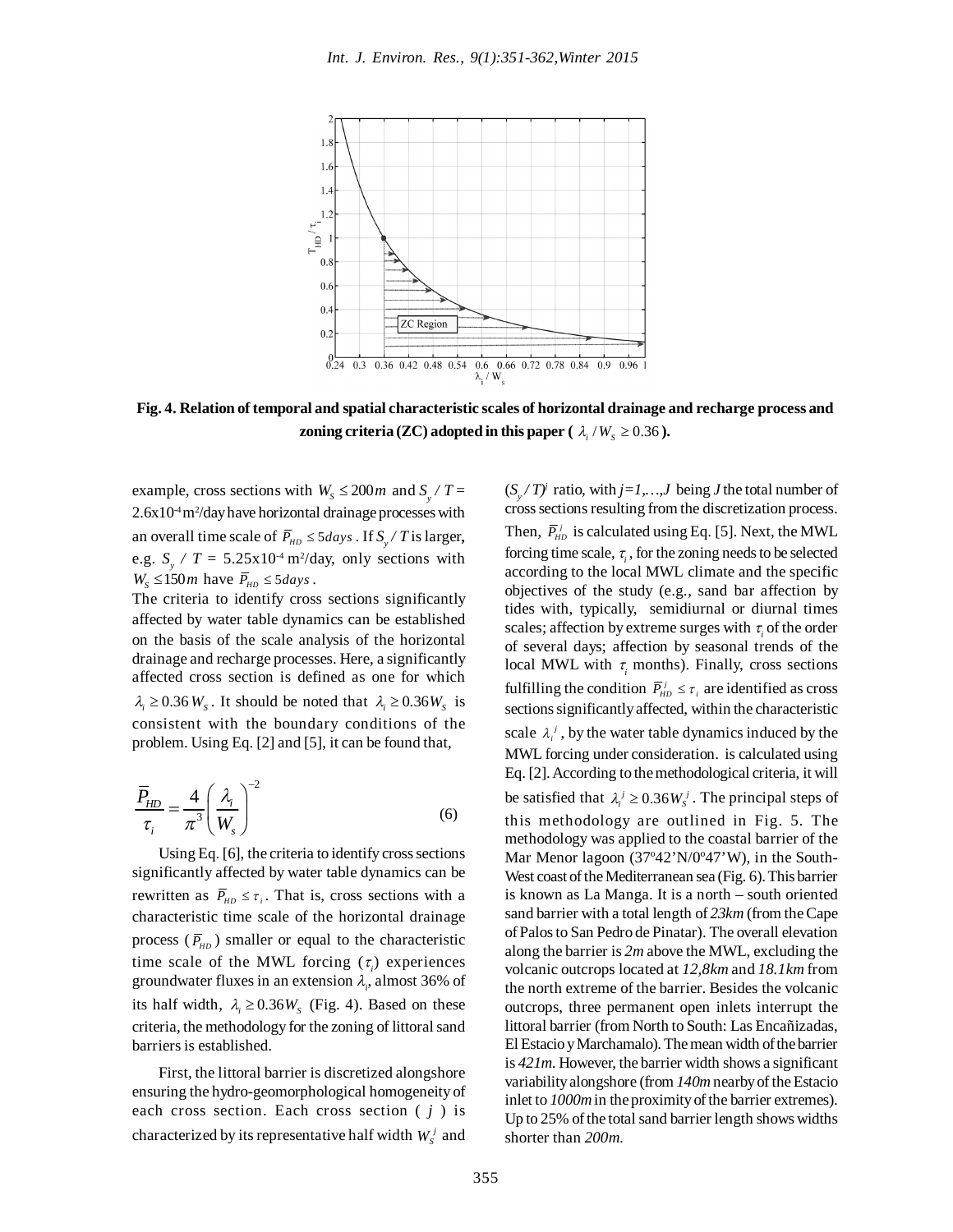

**Fig. 5. Scheme of the proposed methodology for the identification of potentially highly affected crosssections in sand barriers.**



**Fig. 6. Littoral barrier of theMar Menor lagoon.Top: Location of the study site. Bottom: geomorphological configuration and principal elements along the sand barrier.**

The sedimentary composition of La Manga consists of very fine sand with mud/lime deposits  $(d_{50}$  $= 0.21$ *mm,*  $d_{10} = 0.09$ *mm*) and localized outcrops of volcanic rocks, such as calcarenite and limestone (Lillo-Carpio, 1978; Sánchez-Uríos, 2009). Thisis consistent with more recent studies by Jimenez-Martínez *et al*.

(2012), Rey *et al*. (2013), Baudron *et al*. (2013) and others, which include La Manga sand barrier within the quaternary hydrostratigraphic unit of the Campo deCartagena basin. According to Jimenez-Martínez *et al*. (2012) and Rodriguez-Estrella (2004), this hydrostratigraphic unit is characterized by a sand, silt,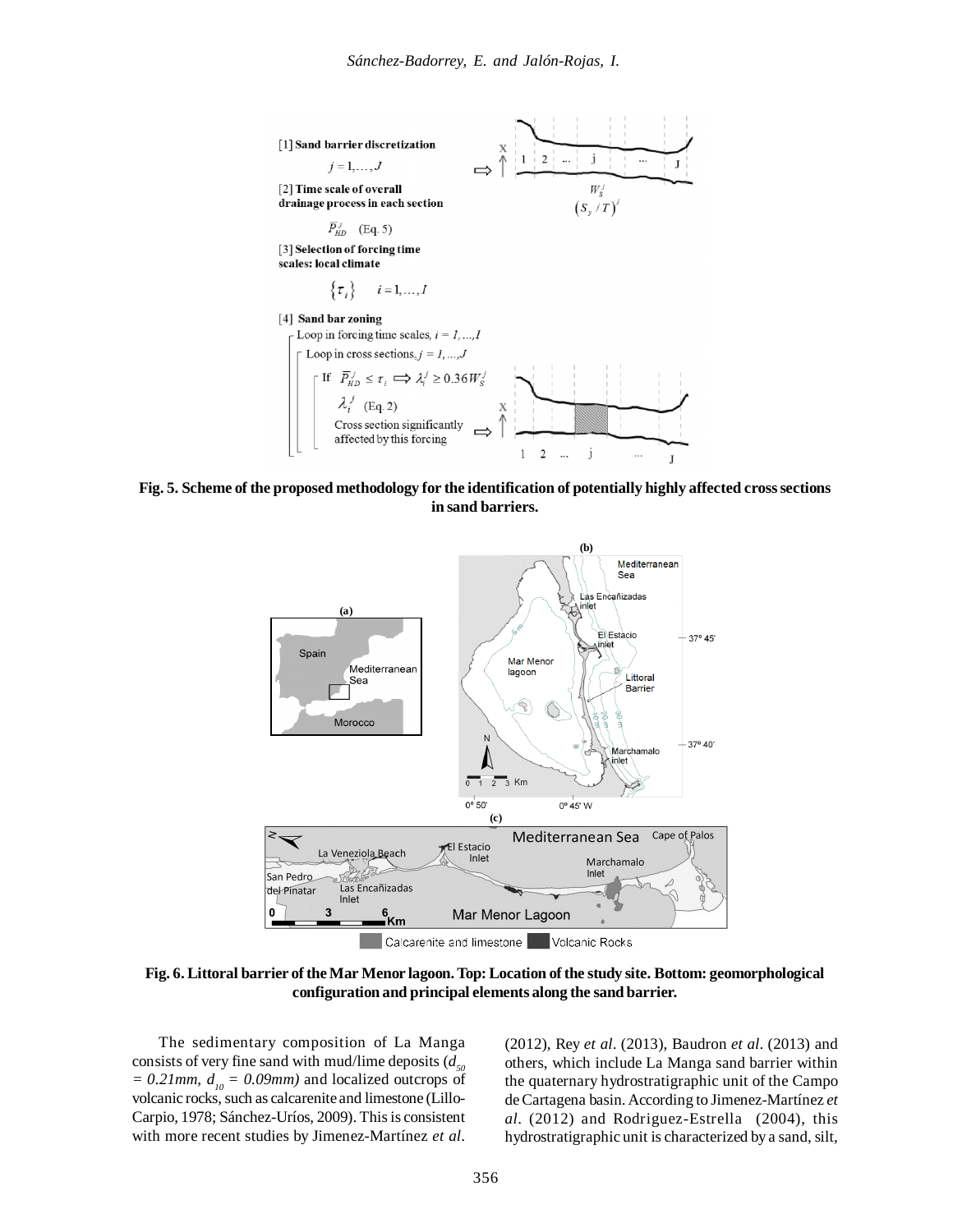clay and sandrock lithography, averaged specific yield of *0.2* and depth ranging from *0* to *50m*. More specifically, stratigraphic analysis at three locations of the barrier by Sánchez-Uríos (2009) shows sand and clay sandy layers extending almost uninterrupted to a depth of *10m* bellow the local MWL, until reaching an impermeable hard and verydense sandstone basement. Open sea tidal range in the study site is microtidal in nature (the maximum astronomical tidal range observed is *0.6m*). The astronomical tide has a mixed, predominantly diurnal type with a form factor of *2.3*. Principal harmonic constituents are  $K_p$ ,  $O_p$ ,  $S_p$ ,  $M_2$  and S*2* , with characteristic time scales of*O(24h)* and *O(12h)*. Meteorological tides show a wider range of time scales. These tides are mainly induced by pressure gradients (barotropic tides) and wind stress during storm events. Stormsin the western Mediterranean area are common in the winter season (October - March). They usually develop as mid-latitude cyclonic systems originating in the North Atlantic Ocean or as cyclonic systems generated over the Mediterranean region (Perry, 1981; Pinto *et al.*, 2007). Cyclonic systems of Atlantic origin are typicallymore intense and, in relative terms, more often associated with significant windstorms and storm surges(Lionello *et al*., 2010; Nissen *et al*., 2010). The spatial distribution of intense wind tracks for the last 30 years of the  $20<sup>th</sup>$  century shows that the eastern coast of the Iberian Peninsula is one of the areas of extreme wind activity in the Mediterranean region (Nissen *et al*., 2013). Storm duration usually ranges from *24 - 72* hours, although convective storms with a shorter duration (typically a few hours) can develop during the summer.Cyclonic events with larger duration (up 11 days) were also reported by Maas & Macklin (2002) in the eastern Mediterranean coasts and by Liberato *et al*. (2011) in the southern France (storm event of 10 days duration) and Bertolli *et al*. (2012). The influence of storm events on the MWL variability of the western Mediterranean coast is expected to increase under the present climate change scenario as suggested byRaible *et al*.(2010) and Nissen *et al*.(2013) as a result of model simulations predicting a statistically significant increase in the total number and intensity of cyclones over the Levant region.

In addition to the variability induced by storm events, the MWL in the eastern Spanish coast shows a gradual seasonal increase (García *et al*., 2000) between February and October of up to *22cm*. It is induced by seasonal wind and atmospheric pressure trends and volume thermal expansion during the summer (E-W dominant winds, low mean atmospheric pressure, and high local sea water temperatures and salinities). Inside the Mar Menor lagoon, tidal level variability can be considered negligible compared with that observed in the open sea. This fact is reflected in the small

depletion coefficient (Dean  $&$  Dalrymple, 2002) of the Mar Menor lagoon,  $O(10<sup>-1</sup>)$ , and is compatible with the measured and computed annual tidal levels described by De Pascallis *et al*. (2012) inside the lagoon.

To identify cross sections along the Mar Menor barrier potentially affected by the local MWL climate with the different time scale ranges described above, the proposed methodologywas applied (Fig. 5). Four characteristic time scales of the MWL forcing where considered:  $\tau_i \approx 1.5 \text{ days}$  (representative of low intensity storm events);  $\tau_i \approx 3.5 \text{ days}$  (representative of medium to severe storm events);  $\tau_i \approx 7 \, days$  (including mainly meteorological effects induced by extremely rare cyclonic events);  $\tau_i \approx 15 \text{ days}$  (which may include MWL forcing with a larger scale related to seasonal trends).

To apply the methodology, *La Manga* sand barrier was discretized alongshore with a *100m* resolution on the basis of existing DTM (Digital Terrain Model from the Instituto Geográfico Nacional de España, www.ign.es). Excluding inlets and volcanic outcrops, this results in  $J = 149$  cross sections equally distributed along the barrier. Each cross section *( j )* was characterized by two hydro-geomorphological parameters:  $W_s^j$  (the mean of the local half width of the barrier referenced to the local MWL (Cartagena harbor datum, Puertos del Estado, www.puertos.es), and the  $(S_y/T)$  ratio. According to stratigraphic and sedimentary data,  $(S_y / T)$ <sup>*y*</sup> was assumed constant alongshore, and equal for all the cross sections. Reliable *S<sup>y</sup> / T* values for the Mar Menor sand barrier were selected within the range  $\left[1.5x10^{-4} - 5.0x10^{-3}\right]$  m<sup>2</sup>/day. Due to the absence of pumping tests or data for estimating aquifer transmissivity and specific yield, this range was determined by setting  $S_y = 0.21$  as a representative value for very fine sands (Reed *et al*., 2010), consistently with Jimenez-Martinez *et al*. (2012). Aquifer transmissivity was estimated by applying the Hazen method, assuming *C* coefficients ranging between  $40 - 80$  (Fetter, 2001),  $d_{10} = 0.09$ mm, and saturated thickness of *H=10m*. In this paper, we present results for three particular *S<sup>y</sup> / T* values within that range:  $2.1x10^{3}m^{2}/day$  (case a),  $5.25x10^{4}m^{2}/day$ (case b); and  $2.6x10^{4}m^{2}/day$  (case c).

The characteristic time scale of the overall horizontal drainage process in each cross section (  $\overline{P}_{HD}^j$  ) was calculated using Eq. [5]. Cross sections with  $\overline{P}_{HD}^{j} \leq \tau_i$  are selected as being significantly affected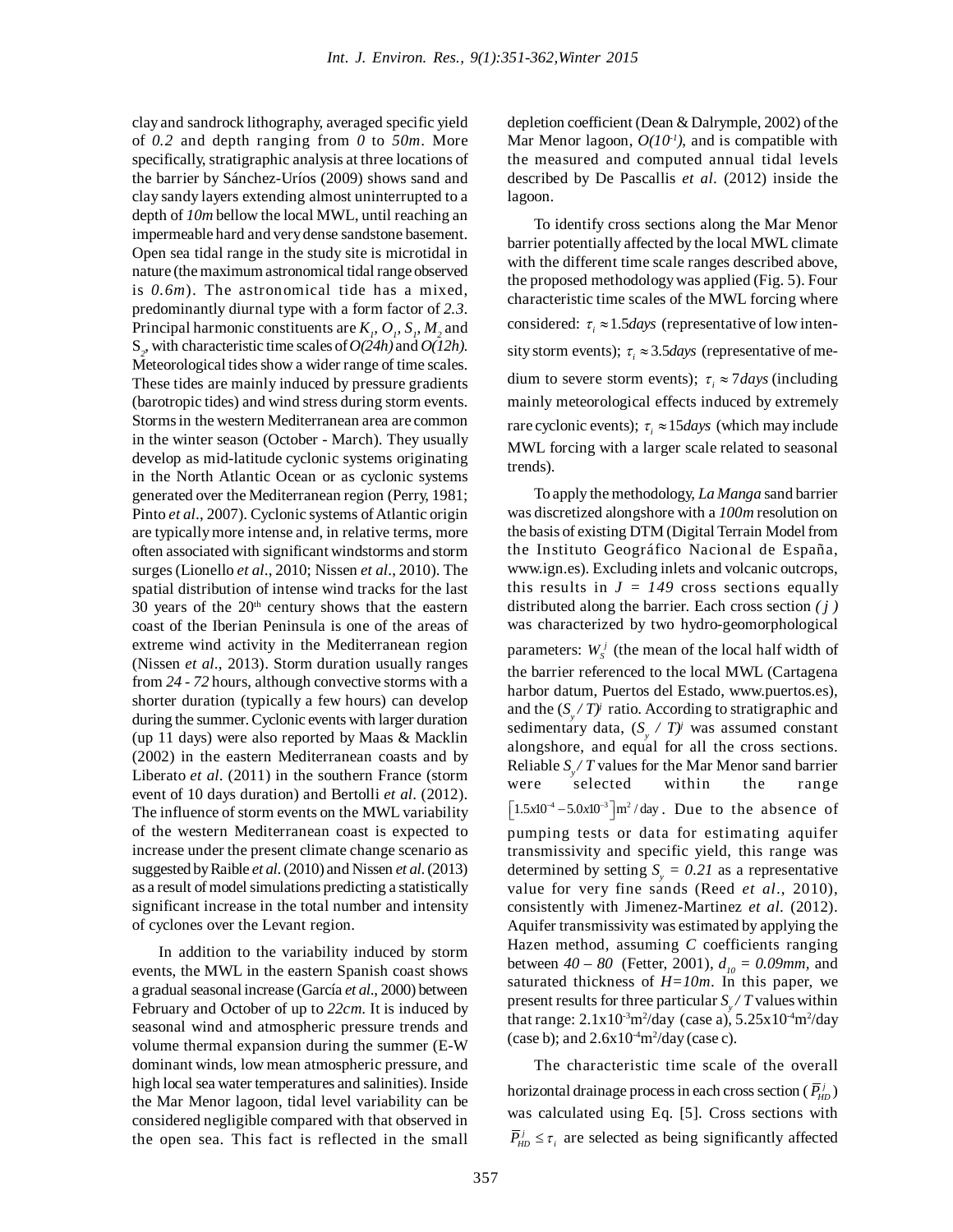bywater table dynamicsinduced byMWL forcing with the characteristic time scale  $\tau_i$ . The characteristic extension (i.e. attenuation length) of the water table dynamics  $(\lambda_i^j)$  was calculated using Eq. [2]. The resulting values fulfil the criteria,  $\lambda_i^j \geq 0.36 W_s^j$ .

# **RESULTS& DISCUSSION**

Fig. 7 shows colormaps displaying the location of cross sections with  $\overline{P}_{HD}^j \le 1.5 \text{ days}$  (in red),  $1.5 < \overline{P}_{HD}^j \leq 3.5 \text{ days}$  (in orange),  $3.5 < \overline{P}_{HD}^j \leq 7 \text{ days}$  (light orange) and  $7 < \overline{P}_{HD}^j \le 15 \frac{days}{y}$  (yellow) along the sand barrier for the three *S<sup>y</sup> / T* values under consideration (cases a, b and c). Fig. 8 shows the corresponding cumulated distribution of cross section widths along the sand barrier, excluding volcanic outcrops and inlets, and the cumulated distributions corresponding to each  $\overline{P}_{HD}$  range.

According to the proposed methodology, tidal forcing with timescale  $(\tau_i)$  such that  $\overline{P}_{HD}^j \leq \tau_i$  can induce water table dynamics affecting a significant extension  $(\lambda_i^j \ge 0.36W_s^j)$  of the cross section *j*. Significantly, in the Mar Menor, we found potentiallyaffected

cross sections for all the  $S_y / T$  values and  $\tau_{i}$  scales under consideration. Moreover, Fig. 7 shows that a significant number of cross sections along the Mar Menor sand barrier can be affected by water table dynamics induced by local MWL forcings related to meteorological events, with characteristic time scales of days. For example, cross sections with  $\overline{P}_{HD}^j \leq 1.5 \text{ days}$  (Fig. 7, in red) are potentially affected by low intensity storm events with  $\tau_i \approx 1.5 \text{ days}$ . Higher intensity storm events with  $\tau_i \approx 3.5 \text{ days}$  can affect cross sections with  $\overline{P}_{HD}^j \leq 3.5 \frac{days}{y}$  (Fig. 7, in red and orange). For  $S_y/T = 2.1 \times 10^{-3} \text{ m}^2/\text{day}$  (case a), cross sections with  $\overline{P}_{HD}^{j} \le 1.5 days$  represent the 4.7% of the total barrier length. As  $S_y / T$  increases, this percentage increases significantly up to the 25.5% (case b) and 35.6% (case c) of the barrier length. Cross sections with  $\overline{P}_{HD}^{j} \leq 3.5 \text{ days}$  represent a significant percentage of the total sand barrier length for the three values under consideration: 17.5% (case a), 48.3% (case b), and 75.8% (case c).

These results are noteworthy since storm events ranging from *1.5 days*to *3.5 days* in duration are frequent in the winter and spring seasons in the Mediter-



**Fig. 7. Zoning of the Mar Menor coastal barrier: colormaps ofsignificantly affected crosssections** ( $\lambda_i$  /W<sub>s</sub>  $\geq$  0.36 ) as a function of  $\bar{P}_{HD}$  and  $\tau_i$  . (a)  $S_y/T = 2.1$  x  $10^3$  m<sup>2</sup>/day, (b)  $S_y/T = 5.25x10^4$  m<sup>2</sup>/day; and (c)  $\rm S_y/T$  = 2.6x10<sup>-4</sup> m<sup>2</sup>/day.  $\rm \bar{P}_{HD}$  : time scale of the overall horizontal drainage process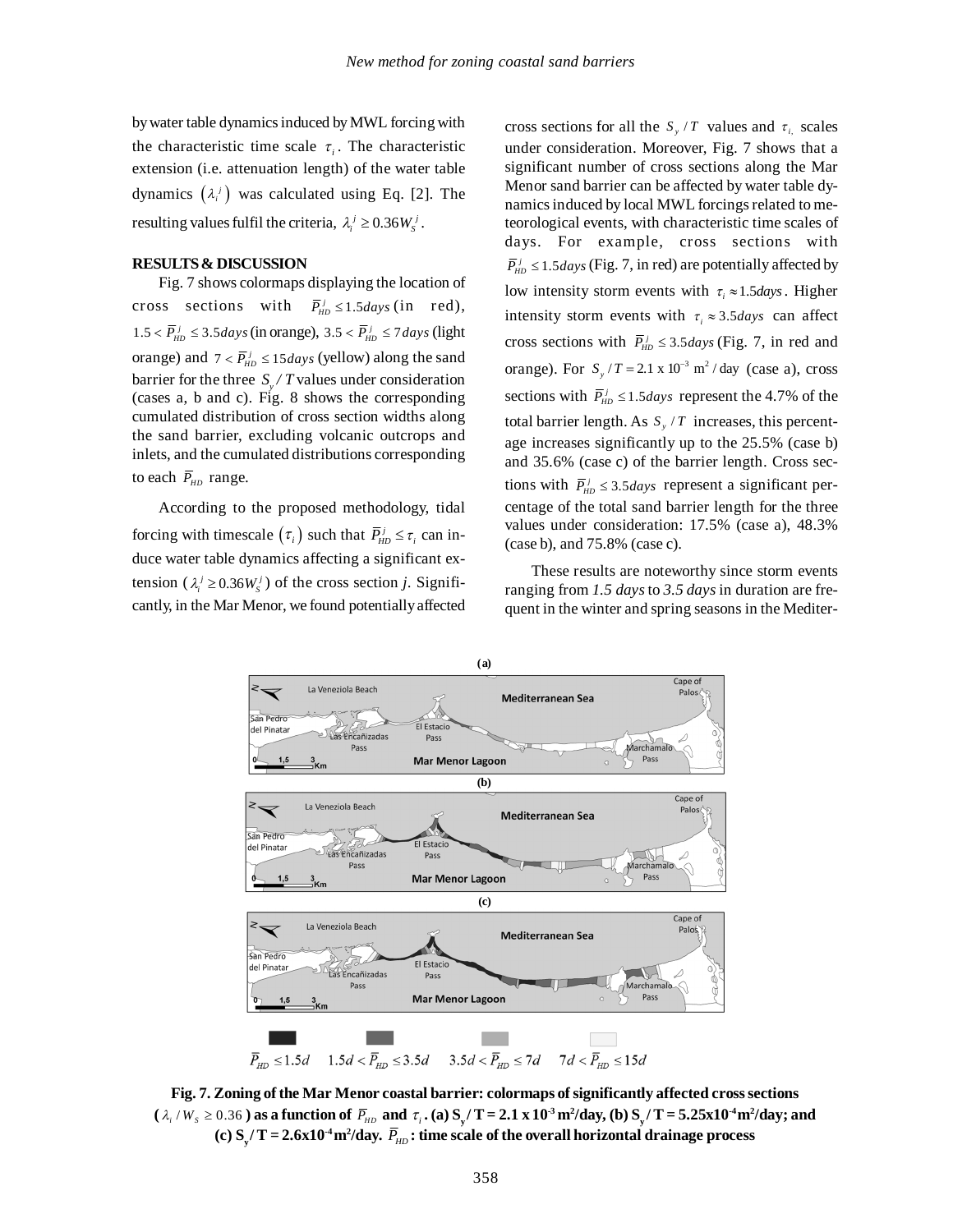

**Fig. 8. Cumulated distribution of crosssection widths along the Mar Menor sand barrier and cumulated** porcentages of significantly affected cross sections (with  $\,\lambda_i$  /  $W_{_S}\geq 0.36$  ) as a function of  $\,\overline{P}_{HD}\,$  and  $\,\tau_i$ . (a)  $S_y/T = 2.1 \times 10^{3} \text{ m}^{2}/\text{day}$ , (b)  $S_y/T = 5.25 \times 10^{4} \text{ m}^{2}/\text{day}$ ; and (c)  $S_y/T = 2.6 \times 10^{4} \text{ m}^{2}/\text{day}$ .

ranean coasts. Moreover, for  $S_y / T = 5.25 \times 10^4 \text{ m}^2$ / day (case b) and (case c), several locations of the significantly affected cross sections along the sand barrier overlap with high-densityurbanized areas(from Las Encañizadas to nearby the Marchamalo inlet). Critically, land occupation in these areas can be up to 60% of the total surface, and the mean building height can reach *30m* (Centro Regional de Estadística de Murcia, CREM). The results show that, for typical values of the specific yield and saturated conductivity in the littoral barriers of the Mediterranean sea, a significant number of cross sections along the Mar Menor sand barrier can be affected by water table dynamics induced by meteorological tides produced by storm events typically lasting for days.

As expected, the number of cross sections potentially affected by local MWL climate along the Mar Menor lagoon increases with a rise in the characteristic time scale of the MWL forcing. Water table dynamics induced by MWL forcing with  $\tau_i \approx 7.5 \text{ days}$  and  $\tau_i \approx 15 \text{ days}$  can affect, respectively, up to 85% and 95% of the total barrier length according to Figs 7 and 8 in case c (i.e.  $S_y / T \approx 2.6 \times 10^{-4} \text{ m}^2 / \text{day}$ ). These results imply that almost all of the Mar Menor sand barrier can be affected by water table dynamics induced MWL forcing related to the seasonal

variations between February and October observed in the East coast of Spain.

Although the groundwater fluxes across the affected sections can be small, their existence during storm events and during spring and summer seasons (seasonal trend) should be taken into account for environmental management, as well as for urban development. Our results show that particular attention should be paid to the effects of these fluxes in the event of accidental discharge of groundwater contaminants, especially when occurring in the proximity of the most vulnerable locations along the sand barrier (Fig. 5). The transport of polluted discharges associated with intensive urban development at these locations can be enhanced, and eventually reach coastal waters during storm events because of the larger attenuation lengths of head fluctuations associated with these meteorological phenomena. In addition, intensive land urbanization with deep foundation structures (such as high buildings or protection walls) within distances to the coastline of the order of 36% the half width of the barrier cross section can significantly modify fluxes and watertable dynamics across the barrier (Sierra & Sánchez-Badorrey, 2014), potentially affecting the biogeochemical composition of the porous substrate along with other environmental impacts.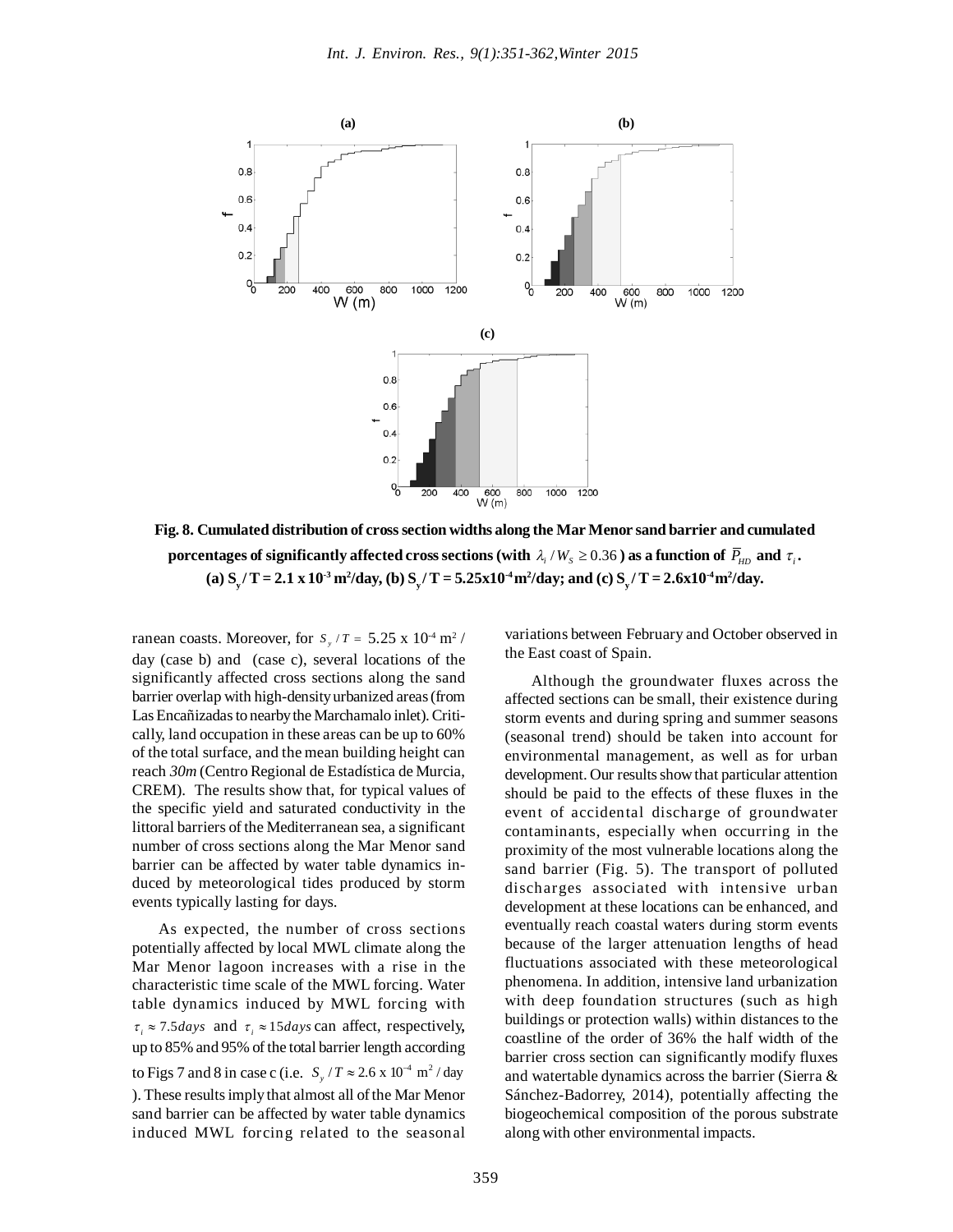## **CONCLUSIONS**

This paper presents a new methodology for the zoning of littoral sand barriers on the basis of hydrogeomorphological criteria and the local mean water level (MWL). The methodology identifies the affected cross sections along the sand barrier, in a significant extension of their widths, by water table dynamics induced by MWL forcings. The method is based on the comparison of the characteristic scales of the horizontal drainage and recharge processes. Theywere defined on the basis of the analytical solutions of the Boussinesq equation applied to geometrically simplified, homogeneous and isotropic cross sections. The resulting scales depend on two hydrogeomorphological parameters (the cross section width and the ratio between the specific yield and the transmisivity of the crosssection) and the typical time scale of the MWL forcing.

The results of the method should be regarded as a first-order approach. The accuracy of the results will depend on 1) the existence of precise information concerning the hydro-geomorphology of the coastal barrier, 2) the availabilityof quality long-term records of local MWL, and 3) the validity of the assumptions of our methodology and Boussinesq formulation, based on a simplified geometry, the homogeneity and isotropy of each cross section, and only negligible effects of 2D and 3D water table dynamics. Keeping this in mind, the robustness of the proposed methodology must be stressed as it is based on a consistent scale analysis of the fundamental hydrological processes involved and basic hydrogeological properties. Detailed measurements of geomorphological and hydrological properties of sand barriers by existing field techniques are, without doubt, to be encouraged. Of particular importance is, the development of high frequency (minutes to hours) pumping tests across the sand barrier capturing watertable variability (both, in space and time) under local MWL forcings.

The methodology was applied to the coastal barrier of the Mar Menor lagoon, in the Mediterranean coast of Spain. The results show that a significant number of cross sections along the Mar Menor sand barrier can be affected by water table dynamics induced by MWL changes related to meteorological events with duration of 1.5 days or longer. Results also suggest that virtually all the sand barrier length can be affected by seasonal water level variability observed in long term MWL records in the study site.

To our knowledge, this is the first time that a methodology including hydro-geomorphological and local climate information has been proposed for the zoning of sand barriers. This methodology allows us to identify the climatic events that can most severely affect the water table and groundwater fluxes across the sand barriers whilst highlighting the location of the most affected cross sections. This is useful for predicting where groundwater fluxes can interfere with existing or future infrastructures or land uses, and help to understand the environmental functionality of the barrier. This novel technique is therefore proposed as a first-order, cost-effective and readily applicable tool for assisting with both the efficient planning of land use and the environmental management of coastalsand barriers. Provided that there is enough field data for proper calibration and validation, 2Dand 3D numerical modeling of groundwater dynamics across the sand barrier under local MWL climate should be implemented in order to confirm first order results, address the limitations of the 1D Boussinesq formulation used here, deal with possible contributions of water density gradients, and quantify the impacts of land urbanization on groundwater dynamics and transport.

## **ACKNOWLEDGEMENTS**

The authors are grateful for the financial support received from the MICINN Plan Nacional program (project CTM2011-28984) and the University of Granada-CICODEgrant program (project SIMAR). The authors acknowledge climate data provided byAgencia Estatal de Meteorología (AEMET, www.aemet.es) and Puertos del Estado (www.puertos.es). Special thanks are owed to the Environmental Agency of Murcia (*Consejería de Medio Ambiente de la Comunidad de Murcia,* www.carm.es).

#### **REFERENCES**

Andersen, M.S.G, Baron, L., Gudbjerg, J., Gregersen, J., Chapellier, D., Jakobsen, R. and Postma, D. (2007). Discharge of nitrate-containing groundwater into a coastal marine environment. Journal of Hydrology, **336 (1-2)**, 98- 114.

Austin, J., Masselink, G., McCall, R.T. and Poate, G. (2013). Groundwater dynamics in coastal gravel barriers backed by freshwater lagoons and the potential for saline intrusion: Two cases from the UK. Journal of Marine Systems, **123- 124**, 19-32.

Barry, D.A., Barry, S.J. and Parlange, J. Y. (1996). Capillarity correction to periodic solutions of the shallow flow approximation. (In C. Pattiaratchi (Ed.), Mixing in Estuaries and Coastal Seas (pp. 496-510), Washington D.C.: American Geophysical Union.

Baudron, P., Barbecot, F., García-Aróstegui, J.L., Leduc, C., Travi, Y. and Martinez-Vicente, D. (2014). Impacts of human activities on recharge in a multilayered semiarid aquifer (Campo de Cartagena, SE Spain). Hydrological Processes, **28**, 2223-2236.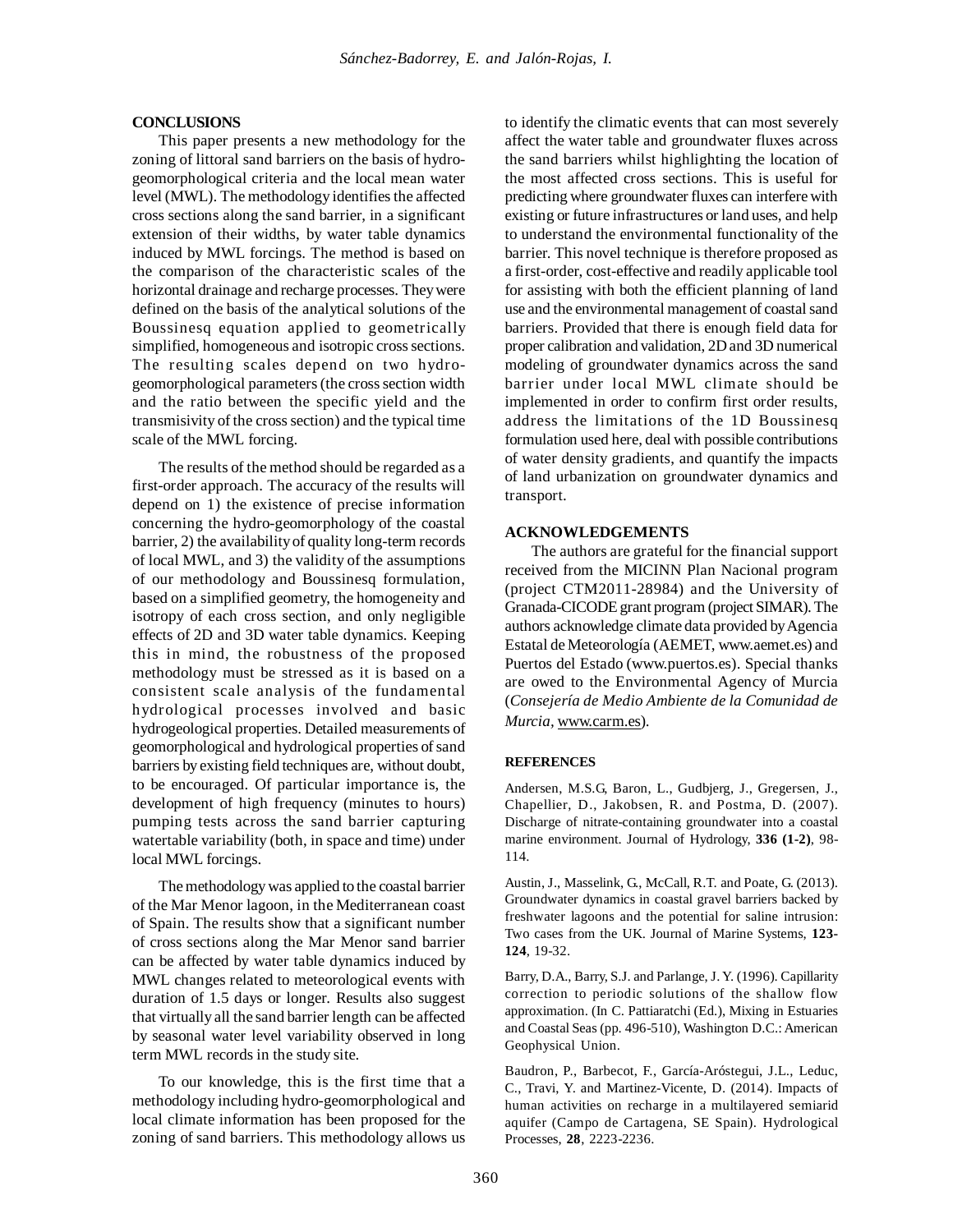Bertotti, L., Bidlot,J., Bunney, C., Cavaleri, L., Delli Passeri, L., Gomez, M., Lefe'vre, J., Paccagnella, T., Torrisi, L., Valentini,A. and Vocino, A. (2012). Performance of different forecast systems in an exceptional storm in the Western Mediterranean Sea. Quart. J. Roy. Meteorol. Soc., **138**, 34– 55, doi:10.1002/qj.892.

Bratton, J.F., Bohlke, J.K., Krantz, D.E. and Tobias, C.R. (2009). Flow and geochemistry of groundwater beneath a back-barrier lagoon: the subterranean estuary at Chincoteague Bay, Maryland, USA. Marine Chemistry, **113**, 78 – 92.

Cartwright, N. and Nielsen, P. (2001). Groundwater Dynamics and Salinity in Coastal Barriers (Paper presented at the 1<sup>st</sup> International Conference on Saltwater Intrusion and Coastal Aquifers — Monitoring, Modeling, and Management, Essaouira, Morocco.

Cartwright, N., Nielsen, P. and Li, L. (2004). Experimental observations of water table waves in an unconfined aquifer with a sloping boundary. Advances in Water Resources, **27**, 991–1004.

De Pascallis, F., Perez-Ruzafa, A., Gilabert, J., Marcos, C. and Umgiesser, G. (2012). Climate change response of the Mar Menor coastal lagoon (Spain) using a hydrodynamic finite element model. Estuarine, Coastal and Shelf Science, **114**, 118 – 129.

Dean, R.G. and Dalrymple, R. A. (2002). Coastal processes with engineering applications. London: Cambridge University Press.

Fetter, C.W. (2001). Applied Hydrogeology. New York: Macmillan College Publishing Co.

García, M.J., Perez, B., Fraile, M.-A. and Millan, J. G. (2000, September). Sea-level variability along the Spanish coast 1990-1999. Paper presented at the 10<sup>th</sup> General Assembly of the Wegener Project, Cadiz, Spain.

Harvey, J. W., Germann, P. F. and Odum, W. E. (1987). Geomophological control of subsurface hydrology in the creek bank zone of tidal marshes. Estuarine, Coastal and Shelf Science, **25**, 677-691.

Hemond, H. F. and Fifield, J. L. (1982). Subsurface flow in a salt march peat: A model and field study. Limnology and Oceanography, **27**, 126 – 136.

Hodgkinson, J., Cox, M.E. and McLoughlin, S. (2007). Groundwater mixing in a sand–island freshwater lens: density-dependent flow and stratigraphic controls. Australian Journal of Earth Science, **54**, 927–46.

Jeng, D. S., Mao, X., Enot, P., Barry, D. A. and Li, L. (2005). Spring-neap tide-induced beach water table fluctuations in a sloping coastal aquifer. Water Resources Research, **41 (7)**, W07026, doi: 10.1029/2005WR003945.

Jimenez-Martínez, J., Candela, L., García-Aróstegui, J.L. and Aragon, R. (2012). A 3D geological model of Campo de Cartagena, SE Spain: Hydrogeological implications. Geologica Acta, **1 (1)**, 49-62.

Li, H., Barry, D.A., Stagnitti, F. and Parlange, J.-Y. (2000a). Groundwater waves in a coastal aquifer: A new governing equation including vertical effects and capillarity. Water Resources Research, 36(2), 411-420.

Li, H., Barry, D.A., Stagnitti, F. and Parlange, J.-Y. (2000b). A two-dimensional analytical solution of groundwater responses to tidal loading in an estuary and ocean. Advances in Water Resources, **23 (8)**, 825-833.

Li, H., Jiao, J.J., Luk, M. and Cheung, K. (2002). Tideinduced groundwater level fluctuation in coastal aquifers bounded by L-shaped coastlines. Water Resources Research, 38(3), 6.1-6.8, doi: 10.1029/2001WR000556.

Li, H. and Jiao, J.J. (2003). Influence of the tide on the mean watertable in an unconfined, anisotropic, inhomogeneous coastal aquifer. Advances in Water Resources, **26 (1)**, 9-16.

Li, H., Jiao, J.J., Luk, M. and Cheung, K. (2005). Aeration for plant root respiration in a tidal marsh. Water Resources Research, **41 (6)**, W06023, doi: 10.1029/2004WR003759.

Liberato, M.L.R, Pinto, J.G., Trigo, I.F. and Trigo, R.M. (2011). Klaus – an exceptional Winter storm over northern Iberia and southern France. Weather, **66 (12)**, 330-334.

Lillo-Carpio, M.J. (1978). Geomorfología litoral del Mar Menor [Electronic version]. In Papeles en Geografía, 8, ISSN: 1987-4627 (pp. 1-46). Murcia: Universidad de Murcia.

Lionello, P., Cavaleri, L., Nissen, K.M., Pino, C., Raicich, F. and Ulbrich, U.(2010). Severe marine stormsin the Northern Adriatic: characteristics and trends. Physics and Chemistry of the Earth, 40, 93–105, doi:10.1016/j.pce.2010.10.002.

Nissen, K.M., Leckebusch, G.C., Pinto, J.G., Renggli, D., Ulbrich, S. and Ulbrich, U. (2010). Cyclones causing wind storms in the Mediterranean: characteristics, trends and links to large-scale patterns. Natural Hazards and Earth System Sciences, **10**, 1379–1391, doi:10.5194/nhess-10-1379-2010.

Nissen, K.M., Leckebusch, G.C., Pinto, J.G. and Ulbrich, U. (2013). Mediterranean cyclones and windstorms in a changing climate. Regional Environmental Change, doi:10.1007/s10113-012-0400-8.

Maas, G.S. and Macklin M.G. (2002). The impact of recent climate change on flooding and sediment supply within a Mediterranean mountain catchment, southwestern Crete, Greece. Earth Surface Processes and Land Form, **27 (10)**, 1087–1105.

Martin, L. (2008). Simulation of Groundwater Flow at Beach Point, Cape Cod, Massachusetts, Cape Cod National Seashore. Colorado: Natural Resource Technical Report NPS/NRPC/WRD/NRTR—2008/111, National Park Service, Fort Collins.

Montalto, F.A., Parlange, J.-Y. and Steenhuis, T. S. (2007). A simple model for predicting water table fluctuations in a tidal marsh. Water Resources Research, 43(3), doi: 0.1029/ 2004WR003913.

Perry, A. (1981). Mediterranean climate – a synoptic reappraisal. Progress in Physical Geography, **5 (1)**, 107-113.

Osgood, D.T. (2000). Subsurface hydrology and nutrient export from barrier island marshes at different tidal ranges. Wetlands Ecology and Management, **8**, 133-146.